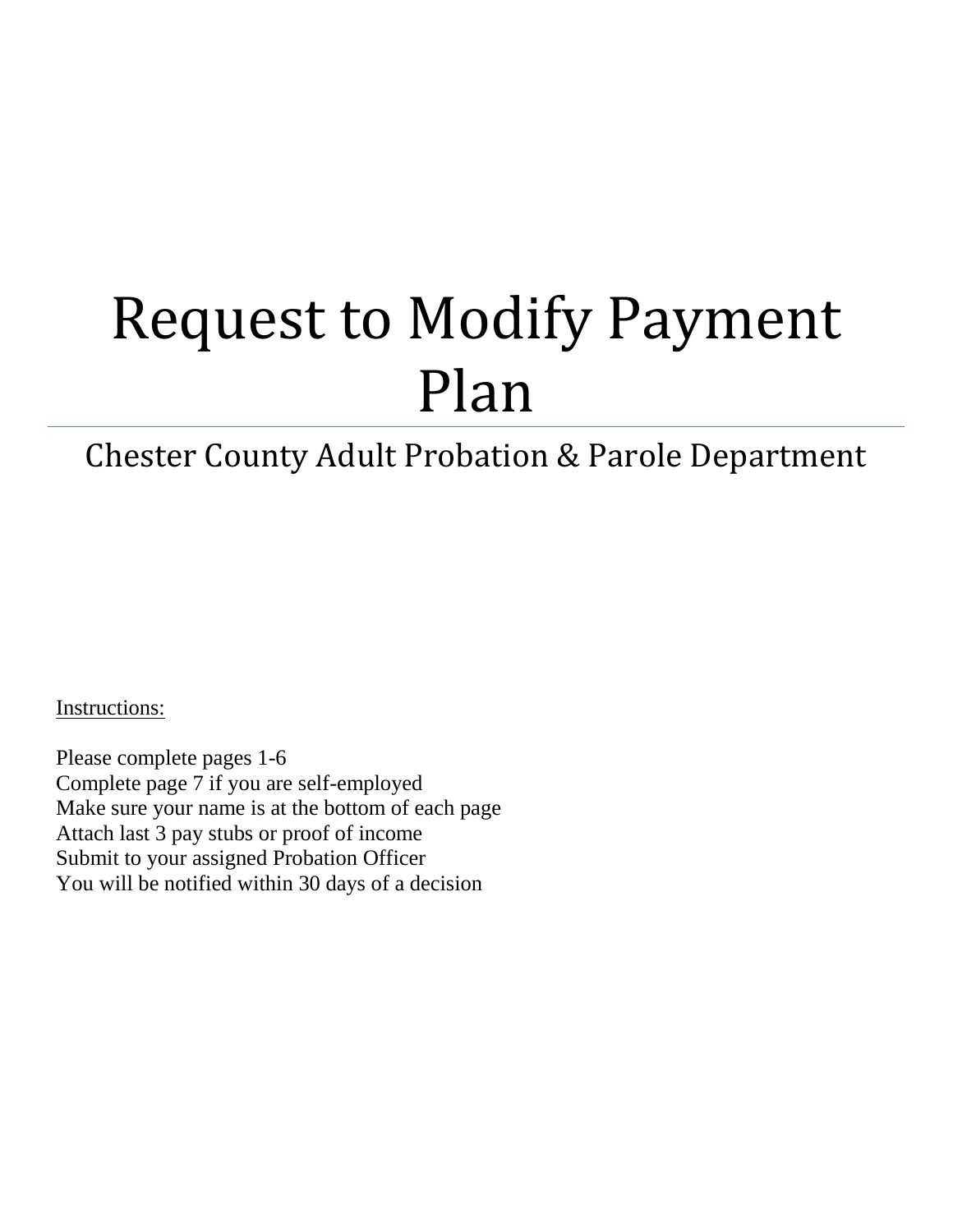# **PLEASE PROVIDE LAST 3 pay stubs with this application For Self-Employed Complete Page 7**

| Name:                  |                                     | Date                               |                 | Case #:                                                                                                              |  |
|------------------------|-------------------------------------|------------------------------------|-----------------|----------------------------------------------------------------------------------------------------------------------|--|
| Address:<br>Email:     |                                     | Phone #:                           |                 | <u> 1980 - Jan Barbara Barbara, prima popular popular popular popular popular popular popular popular popular po</u> |  |
| Salary/Rate of Pay:    | Length of Employment                |                                    |                 |                                                                                                                      |  |
| Employer Name/Address: |                                     |                                    |                 |                                                                                                                      |  |
| Occupation:            |                                     |                                    |                 |                                                                                                                      |  |
| Hours/Week:            |                                     |                                    |                 |                                                                                                                      |  |
|                        |                                     |                                    |                 | Have you filled out a financial statement to apply for a court-appointed attorney within the last 12 months?         |  |
|                        | $\Box$ Yes $\Box$ No                | Was an attorney appointed for you? |                 | $\Box$ Yes $\Box$ No                                                                                                 |  |
|                        |                                     | <b>MONTHLY INCOME</b>              |                 |                                                                                                                      |  |
|                        | <b>Source of Income</b>             |                                    | <b>Self</b>     | Spouse/Other                                                                                                         |  |
|                        | Take Home Salary/Wages              |                                    | \$              | \$                                                                                                                   |  |
|                        | <b>Commissions/Bonuses</b>          |                                    | \$              | \$                                                                                                                   |  |
|                        | <b>Tips</b>                         |                                    | \$              | \$                                                                                                                   |  |
|                        | <b>Unemployment Compensation</b>    |                                    | \$              | \$                                                                                                                   |  |
|                        | Workman's Compensation              |                                    | \$              | \$                                                                                                                   |  |
|                        | Social Security Income              |                                    | \$              | \$                                                                                                                   |  |
|                        | Disability                          |                                    | \$              | \$                                                                                                                   |  |
|                        | Public Assistance (Cash)            |                                    | \$              | \$                                                                                                                   |  |
|                        | Food Stamps                         |                                    | \$              | \$                                                                                                                   |  |
|                        | <b>Veterans Benefits</b>            |                                    | \$              | \$                                                                                                                   |  |
|                        | <b>Retirement Pension Income</b>    |                                    | \$              | \$                                                                                                                   |  |
|                        | <b>Interest Income</b>              |                                    | \$              | \$                                                                                                                   |  |
|                        | IRA Payouts/Dividend Income         |                                    | \$              | \$                                                                                                                   |  |
|                        | Child Support                       |                                    | \$              | \$                                                                                                                   |  |
|                        | Spousal Maintenance                 |                                    | \$              | \$                                                                                                                   |  |
|                        | <b>Insurance Settlement Annuity</b> |                                    | \$              | \$                                                                                                                   |  |
|                        | Allowance                           |                                    | \$              | \$                                                                                                                   |  |
|                        | <b>Rental Property Income</b>       |                                    | \$              | \$                                                                                                                   |  |
|                        | Stocks, Bonds, Insurance Policy     |                                    | $\overline{\$}$ | \$                                                                                                                   |  |
|                        | Cash owed to you by another         |                                    | \$              | \$                                                                                                                   |  |
|                        | Lottery Annuity                     |                                    | \$              | \$                                                                                                                   |  |
|                        | Gifts, Inheritance                  |                                    | \$              | \$                                                                                                                   |  |
|                        |                                     |                                    |                 |                                                                                                                      |  |
|                        |                                     | <b>TOTAL MONTHLY INCOME</b>        |                 |                                                                                                                      |  |
|                        | Income Self:                        | \$                                 |                 |                                                                                                                      |  |
|                        | Income Spouse/Other:                |                                    |                 | $+$ \$                                                                                                               |  |
|                        | <b>Total Household Income:</b>      |                                    |                 | $=$ \$                                                                                                               |  |

Total number of Adults \_\_\_\_\_\_ and Children \_\_\_\_\_\_ in household Do you expect to receive other income in the next 6 months (for example, settlements, dividends, gifts, inheritances)?  $\Box$  Yes  $\Box$  No If yes, please specify  $\Box$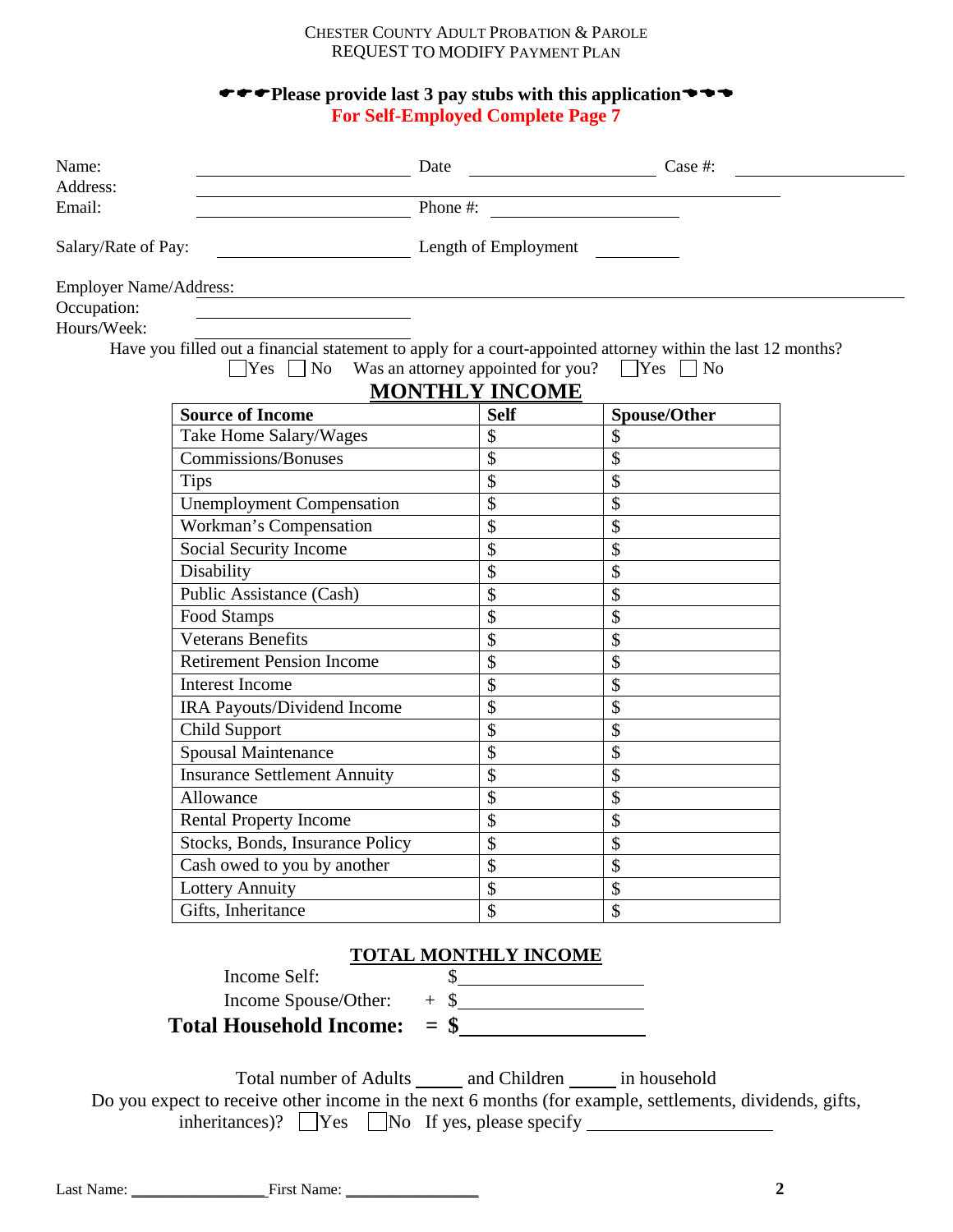|                                                       | <b>SELF</b>   | <b>SPOUSE/OTHER</b> |
|-------------------------------------------------------|---------------|---------------------|
| Vehicles (Cars, trucks, motorcycles, RV, boats, etc.) |               |                     |
| Any type of vehicle that is required to be licensed:  |               |                     |
|                                                       |               |                     |
| <b>MAKE</b>                                           | \$            | \$                  |
| <b>MODEL</b>                                          |               |                     |
| Bank/Credit Union Checking Account Balance:           |               |                     |
|                                                       | \$            | \$                  |
| Bank/Credit Union Savings Account Balance:            | \$            | \$                  |
| Bank/Credit Union Money Market Balance:               | \$            | \$                  |
| Bank/Credit Union Vacation/Christmas Club Balance:    | \$            | \$                  |
| Cash on hand:                                         | \$            | \$                  |
| Real Estate (Equity in home):                         | \$            | \$                  |
| Stocks, Bonds, Trust Fund or Investments:             | \$            | \$                  |
| <b>Retirement Fund:</b>                               | \$            | \$                  |
| Life Insurance:                                       | \$            | \$                  |
| Deferred Compensation/401K:                           | \$            | \$                  |
| <b>Credit Card(s)</b>                                 |               |                     |
| Type of Card:                                         |               |                     |
| Credit Limit:                                         | \$            | \$                  |
| <b>Balance Amount:</b>                                | \$            | \$                  |
| Type of Card:                                         |               |                     |
| Credit Limit:                                         | \$            | \$                  |
| <b>Balance Amount:</b>                                | \$            | \$                  |
| Type of Card:                                         |               |                     |
| Credit Limit:                                         | \$            | \$                  |
| <b>Balance Amount:</b>                                | \$            | \$                  |
| Type of Card:                                         |               |                     |
| Credit Limit:                                         | \$            | \$                  |
| <b>Balance Amount:</b>                                | \$            | \$                  |
| Attach additional page if needed                      |               |                     |
| Computer/Laptop/Tablet, Type:                         |               |                     |
|                                                       | \$            | \$                  |
| TV/Stereo/DVD                                         | \$            | \$                  |
| Furs, Jewelry, Precious Metals, or Precious Stones    | \$            | \$                  |
| <b>Tools</b>                                          | \$            | \$                  |
| Guns                                                  | \$            | \$                  |
| Sports Equipment (Skis, Scuba, Fishing, etc)          | \$            | \$                  |
| <b>SUBTOTALS</b>                                      | $\mathcal{S}$ | \$                  |
| <b>GRAND TOTAL SELF +SPOUSE/OTHER</b>                 | \$            |                     |

Do you need any of the above items to earn your living?  $\Box$  Yes  $\Box$  No If yes, list item and describe why you need it:

\_\_\_\_\_\_\_\_\_\_\_\_\_\_\_\_\_\_\_\_\_\_\_\_\_\_\_\_\_\_\_\_\_\_\_\_\_\_\_\_\_\_\_\_\_\_\_\_\_\_\_\_\_\_\_\_\_\_\_\_\_\_\_\_\_\_\_\_\_\_\_\_\_\_\_\_\_\_\_\_\_\_\_\_\_\_\_\_\_\_\_\_\_\_\_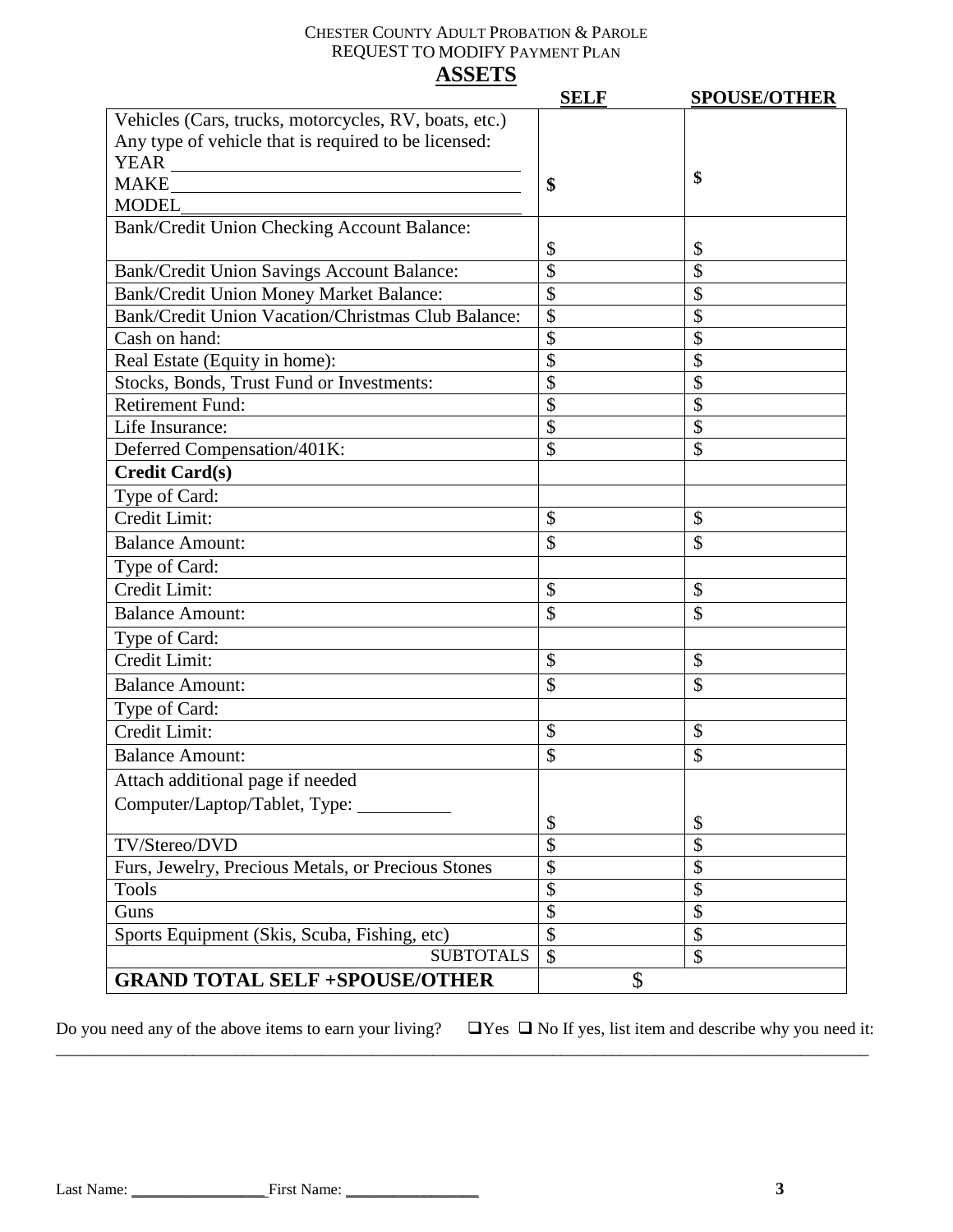# **MONTHLY EXPENSES**

| <b>Court Fines &amp; Costs</b>              |                 |                 |
|---------------------------------------------|-----------------|-----------------|
| Court:                                      | \$              |                 |
| Court:                                      | \$              |                 |
| Court:                                      | \$              |                 |
| Court:                                      | \$              |                 |
|                                             |                 |                 |
| <b>HOUSING</b>                              |                 |                 |
| Mortgage: 1 <sup>st</sup> Mortgage Company: | \$              |                 |
| 2 <sup>nd</sup> Mortgage Company:           | \$              |                 |
| Home Equity Loan Company:                   | \$              |                 |
| Home Owners Association Fees:               | \$              |                 |
| Other Home Expenditures explain:            | \$              |                 |
| Homeowners Insurance                        | \$              |                 |
| Rent, Landlord:                             | \$              |                 |
| Renters Insurance:                          | \$              |                 |
|                                             |                 |                 |
| <b>UTILITIES</b>                            |                 |                 |
| Electric                                    | \$              |                 |
| Gas                                         | \$              |                 |
| Garbage                                     | \$              |                 |
| Water/Sewer                                 | \$              |                 |
|                                             |                 |                 |
| <b>FOOD/SUPPLIES</b>                        |                 |                 |
| Food                                        | \$              |                 |
| <b>Household Supplies</b>                   | \$              |                 |
| School lunches                              | $\overline{\$}$ |                 |
| <b>Bottled Water delivery</b>               |                 | \$              |
| Meals outside the home                      |                 | \$              |
|                                             |                 |                 |
| <b>COMMUNICATION</b>                        |                 |                 |
| Telephone Basic Service                     | \$              |                 |
| Caller ID                                   |                 | \$              |
| Call Waiting                                |                 | $\overline{\$}$ |
| <b>Call Forwarding</b>                      |                 | $\overline{\$}$ |
| $2nd$ Phone Line                            |                 | $\overline{\$}$ |
| Cellular Phone, Smart Phone yes/no          |                 | \$              |
|                                             |                 |                 |
| <b>SUBTOTAL</b>                             | \$              | \$              |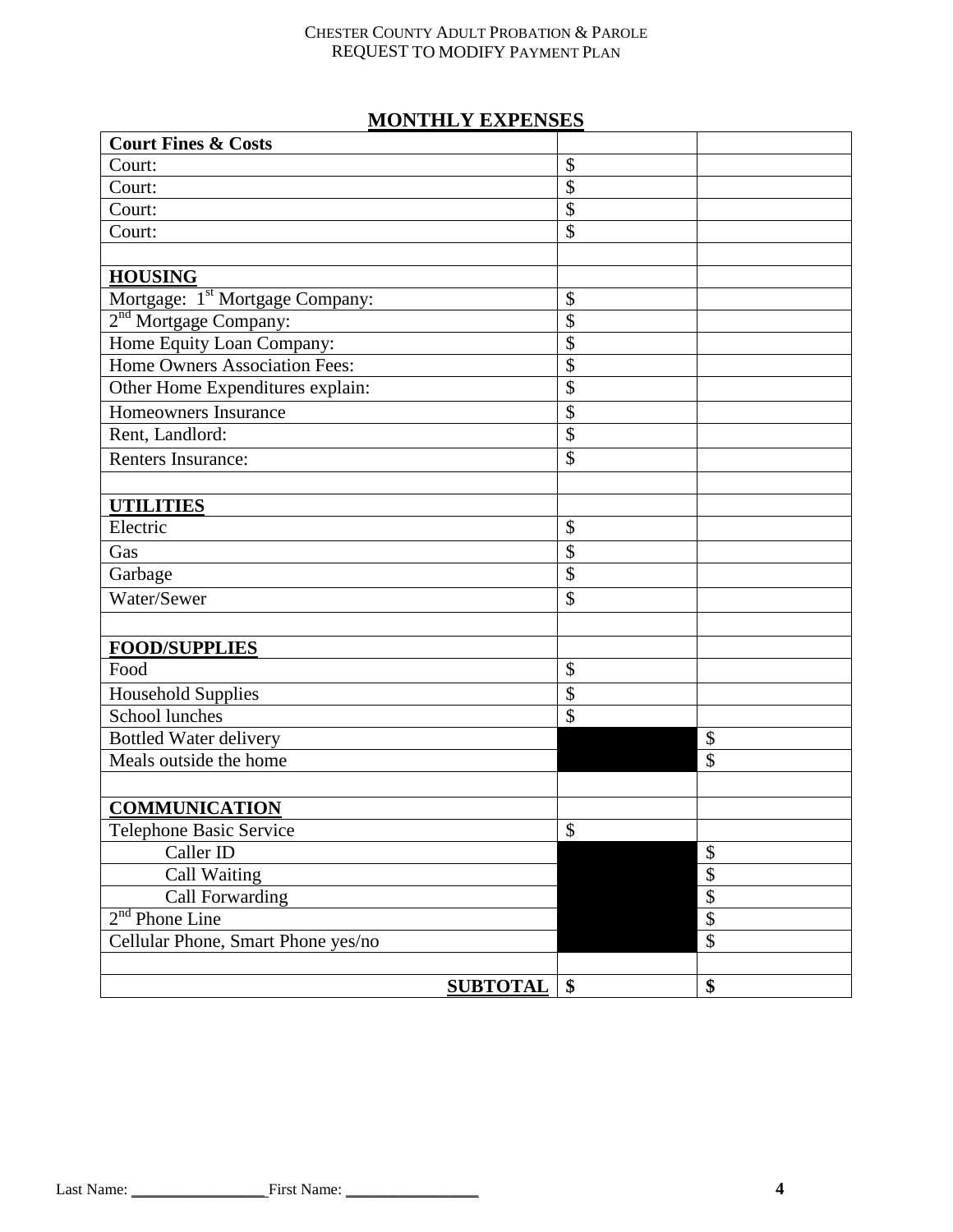| <b>CLOTHING</b>                 |                           |                            |
|---------------------------------|---------------------------|----------------------------|
| Clothing for self               |                           | \$                         |
| Clothing for spouse/other       |                           | $\overline{\$}$            |
| <b>Work Uniform</b>             | \$                        |                            |
| Shoes for self                  |                           | $\boldsymbol{\mathsf{S}}$  |
| Shoes for spouse/other          |                           | $\boldsymbol{\mathsf{\$}}$ |
| Children clothing               | \$                        |                            |
| Children shoes                  | \$                        |                            |
| Laundry                         |                           | $\boldsymbol{\mathsf{S}}$  |
| Dry Cleaning                    |                           | $\overline{\$}$            |
|                                 |                           |                            |
| <b>TRANSPORTATION</b>           |                           |                            |
| Car Payment/Lease Self          | \$                        |                            |
| Car Payment/Lease Spouse/other  | \$                        |                            |
| Car Insurance Full or Liability | \$                        |                            |
| <b>Bus Fare</b>                 | $\overline{\$}$           |                            |
| Taxi                            |                           | \$                         |
| Other                           |                           | $\overline{\mathcal{S}}$   |
| Car Repairs                     | \$                        |                            |
| Car Maintenance                 | $\overline{\mathcal{S}}$  |                            |
| Car Wash                        |                           | \$                         |
| Gas                             | \$                        |                            |
| <b>AAA</b>                      |                           | \$                         |
| <b>Parking Fees</b>             |                           | \$                         |
|                                 |                           |                            |
| <b>MEDICAL</b>                  |                           |                            |
| Medical Insurance               | \$                        |                            |
| Doctor Visit Co-pay             | \$                        |                            |
| Prescription Co-pay             | $\overline{\$}$           |                            |
| <b>Dental Insurance</b>         | \$                        |                            |
| <b>Vision Insurance</b>         | $\overline{\$}$           |                            |
|                                 |                           |                            |
| <b>CHILDCARE</b>                |                           |                            |
| Daycare<br>Name:                | \$                        |                            |
| Private Sitter<br>Name:         | $\overline{\$}$           |                            |
| Tuition<br>Name:                | $\overline{\$}$           |                            |
|                                 |                           |                            |
| <b>LOANS</b>                    |                           |                            |
| Personal Loan Name:             | \$                        |                            |
| <b>Student Loan Name:</b>       | $\overline{\$}$           |                            |
| Subtotal:                       | \$                        |                            |
|                                 |                           |                            |
| <b>SUBTOTAL</b>                 | $\boldsymbol{\mathsf{S}}$ | \$                         |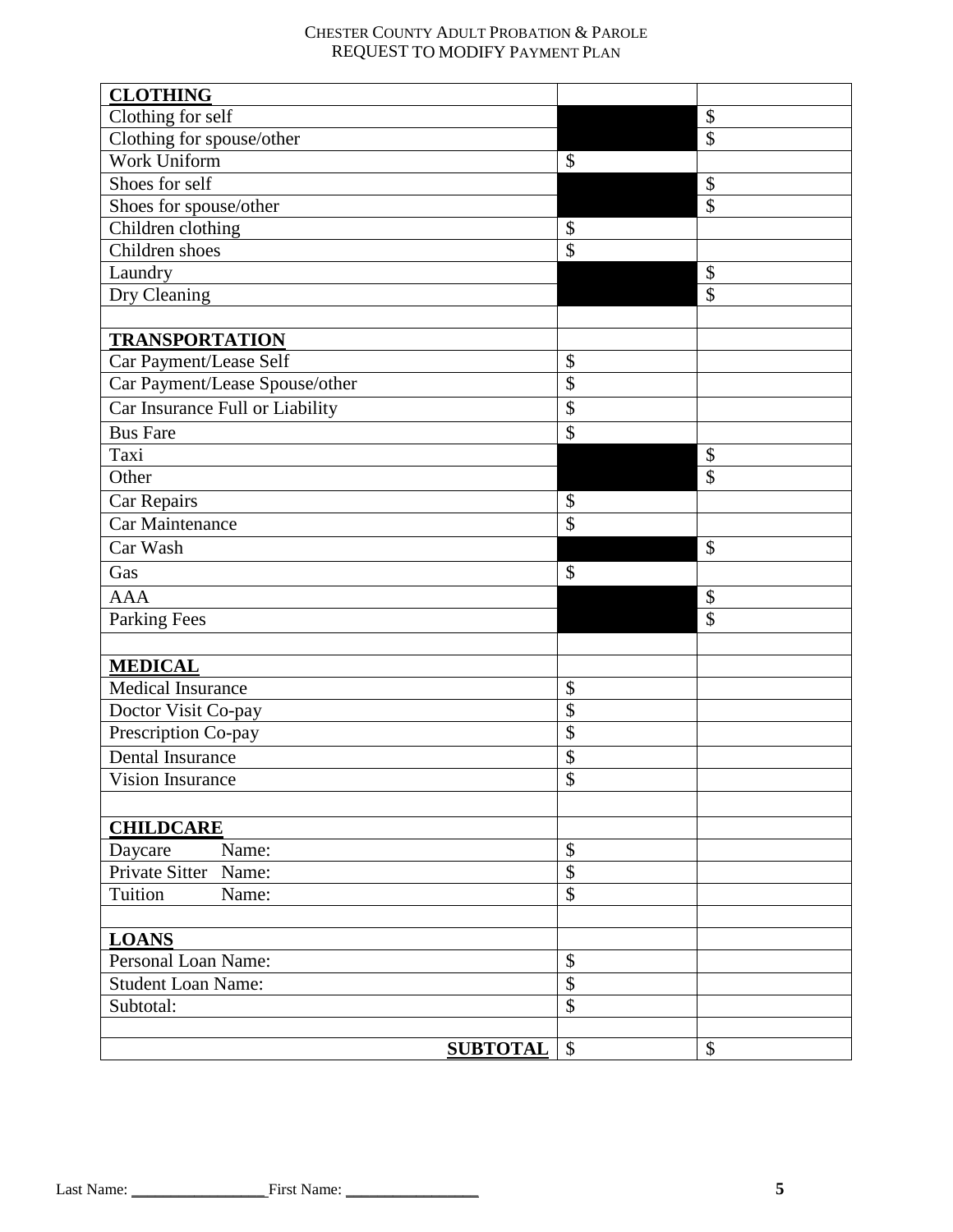| <b>MISCELLANEOUS</b>                             |               |                           |
|--------------------------------------------------|---------------|---------------------------|
| <b>Tuition Self</b>                              |               | $\mathcal{S}$             |
| Cable/Satellite                                  |               |                           |
| Provider:                                        |               | $\boldsymbol{\mathsf{S}}$ |
| Package                                          |               | $\overline{\mathcal{S}}$  |
| Internet                                         |               |                           |
| Provider:                                        |               | $\mathcal{S}$             |
| Package                                          |               | $\mathcal{S}$             |
| Haircut/Styling Self                             | \$            |                           |
| Spouse/Other                                     | \$            |                           |
| Children                                         | \$            |                           |
| Pet Food                                         |               | $\boldsymbol{\mathsf{S}}$ |
| Veterinary Expenses                              |               | $\boldsymbol{\mathsf{S}}$ |
| Newspaper/Magazines                              |               | $\boldsymbol{\mathsf{S}}$ |
| <b>Book/Craft Clubs</b>                          |               | $\boldsymbol{\mathsf{S}}$ |
| Club Fees                                        |               | $\mathcal{S}$             |
| Entertainment                                    |               |                           |
| <b>Video Rentals</b>                             |               | $\boldsymbol{\mathsf{S}}$ |
| Movies                                           |               | $\boldsymbol{\mathsf{S}}$ |
| Take Out/Home Delivery Food                      |               | \$                        |
| Golf                                             |               | $\boldsymbol{\mathsf{S}}$ |
| Bowling, Arcade, Amusement Park                  |               | $\overline{\mathcal{S}}$  |
| Concerts, Sporting Tickets                       |               | $\boldsymbol{\mathsf{S}}$ |
| Personal                                         |               | $\boldsymbol{\mathsf{S}}$ |
| Cigarettes, Chewing Tobacco, Cigars, Pipes, etc. |               | $\overline{\$}$           |
| Liquor, Beer, Wine                               |               | $\overline{\$}$           |
| <b>Nails Manicure/Pedicure</b>                   |               | $\overline{\$}$           |
| Health Club Membership                           |               | $\overline{\mathcal{S}}$  |
| Lottery Tickets/Gambling                         |               | $\overline{\$}$           |
| Gifts                                            |               | $\boldsymbol{\mathsf{S}}$ |
| Other, Explain                                   |               | $\boldsymbol{\mathsf{S}}$ |
| <b>Subtotal</b>                                  | $\mathcal{S}$ | \$                        |

Are any household expenses paid by someone other than you or your spouse/other (for example, by a roommate, parent, grandparent or child)? These No If yes, list:<br>Name: Relationship: Relationship: Relationship: Amount: Amount: Amount: Relationship: Amount: Amount: Amount: Amount: Amount: Amount: Amount: Amount: Amount: Amount: Amount: Amount: Amount: Amount: Amount: Amount: Amount: Amount: Amount: Amount: Amount: Am Relationship: 2000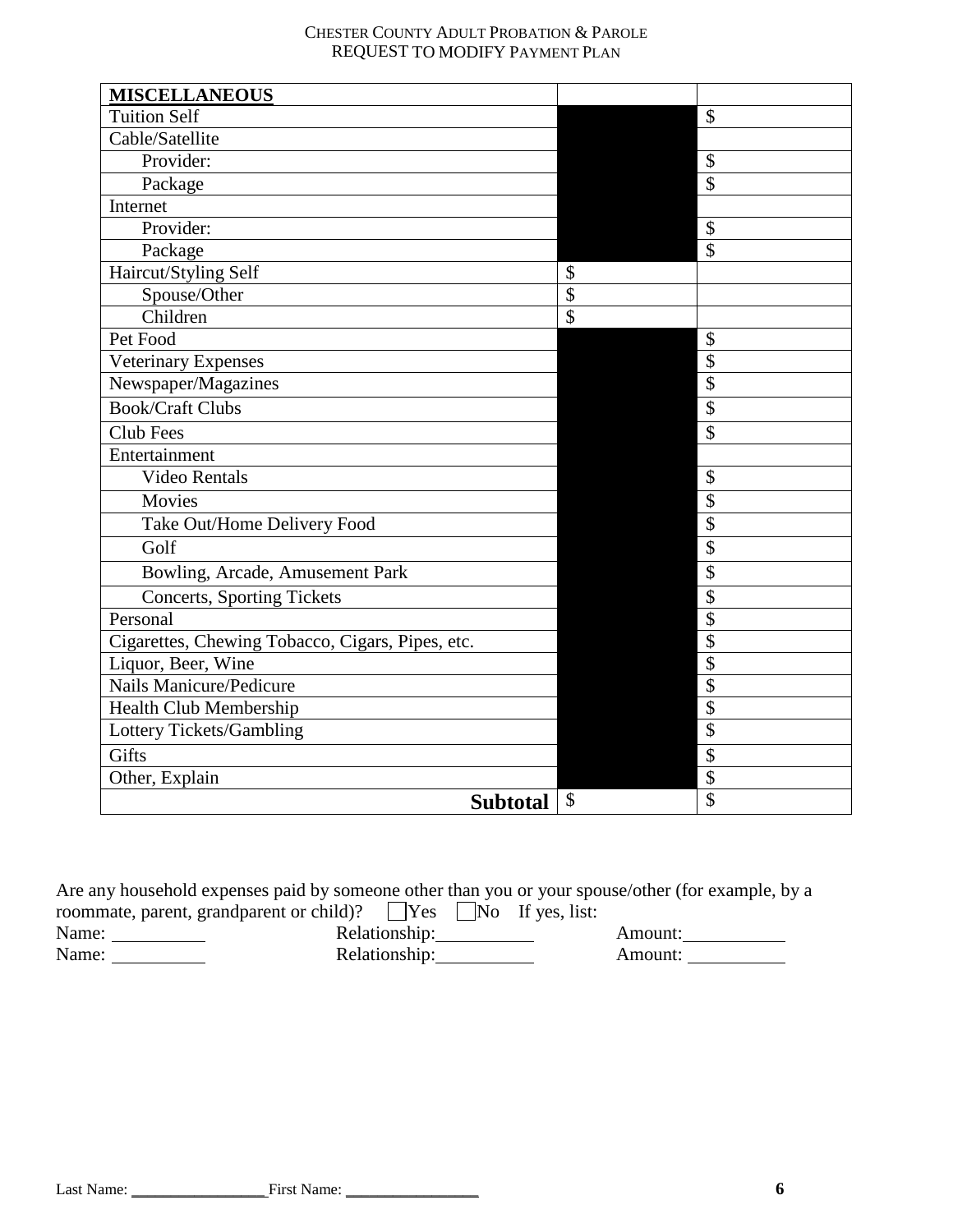I, understand that all statements made in this application are made for the purpose of requesting a reduction in my court ordered payment plan. I further understand that the Court Collection Officer may verify any information provided in this worksheet at any time, either directly or through a credit-reporting agency, from any source named in this application or other sources as deemed necessary. I understand I may be subject to wage garnishment, arrest and incarceration, additional fees or costs or further action if I fail to pay the assessed amount as agreed.

I certify and swear under penalty or perjury that the information provided in this worksheet is true and correct as of the date set forth opposite my signature on this worksheet and acknowledge my understanding that any intentional or negligent misrepresentation(s) of the information contained in this worksheet may result in further action being taken against me by the Court.

 $\overline{\phantom{a}}$  , and the contract of the contract of the contract of the contract of the contract of the contract of the contract of the contract of the contract of the contract of the contract of the contract of the contrac

 $\overline{\phantom{a}}$  , and the contract of the contract of the contract of the contract of the contract of the contract of the contract of the contract of the contract of the contract of the contract of the contract of the contrac

Signature Date

Probation Officer Date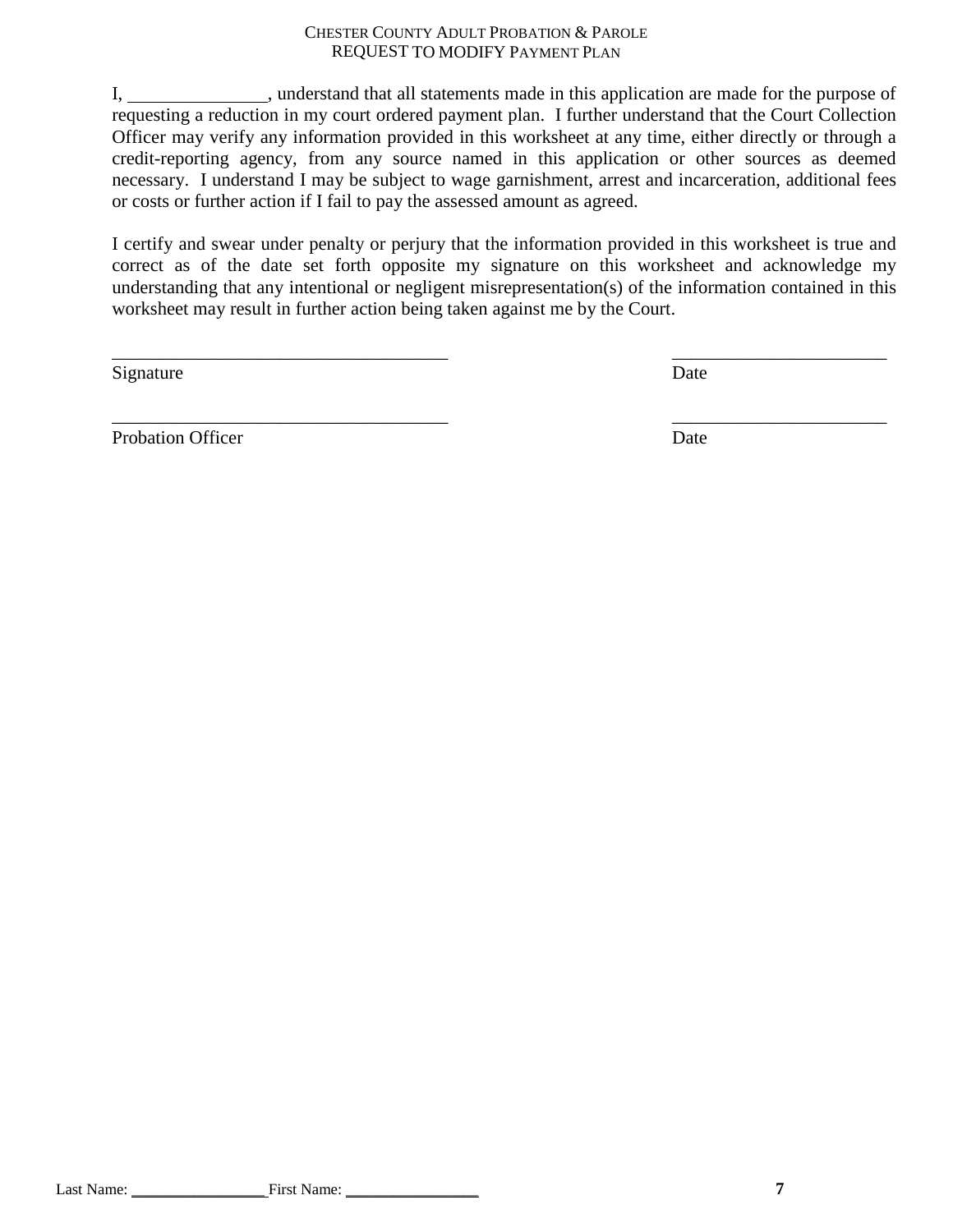# **SELF-EMPLOYED INCOME SUPPLEMENT**

| Name:<br><u> 1989 - Johann Barn, mars ann an t-Amhain Aonaich an t-Aonaich an t-Aonaich ann an t-Aonaich ann an t-Aonaich</u> | CR: |                               |                   |
|-------------------------------------------------------------------------------------------------------------------------------|-----|-------------------------------|-------------------|
| Name of Business:                                                                                                             |     |                               |                   |
| Type of Business Entity (check one): S CORP C CORP PC CLLL SOLE PROPRIETOR                                                    |     |                               |                   |
| Title:                                                                                                                        |     |                               |                   |
|                                                                                                                               |     |                               |                   |
|                                                                                                                               |     |                               |                   |
| Business Telephone:                                                                                                           |     |                               |                   |
|                                                                                                                               |     |                               |                   |
| Number of Shares of Stock:                                                                                                    |     |                               |                   |
|                                                                                                                               |     |                               |                   |
|                                                                                                                               |     |                               |                   |
|                                                                                                                               |     |                               |                   |
| Do you use a company car for personal business?                                                                               |     |                               | $\gamma$ es No \$ |
| Does the company pay for your gas/oil/maintenance charges?                                                                    |     |                               | $Yes \Box No \$   |
| Does the company pay your dues to any club or social organization?                                                            |     |                               |                   |
| Does the company own a home, townhouse, or condo that is or may be available for your use?                                    |     |                               |                   |
|                                                                                                                               |     | $\sqrt{Y}$ es $\sqrt{N_0 \$}$ |                   |
| Did your company have net earnings in the last fiscal year that were not distributed to owners or shareholders or             |     |                               |                   |
| the business?                                                                                                                 |     | $\Box$ Yes $\Box$ No \$       |                   |
| Monthly premium for life insurance paid by the business for your benefit:                                                     |     |                               |                   |
| Monthly premium for retirement benefits, 401K, I.R.A., and/or profit sharing:                                                 |     |                               |                   |
| Annual travel expense (including lodging, travel, meals, etc.,) for business promotion, education, professional               |     |                               |                   |
| development, etc.:                                                                                                            |     |                               |                   |
|                                                                                                                               |     |                               |                   |
| <b>GROSS SALES:</b>                                                                                                           |     |                               |                   |
| <b>COST OF SALES: \$</b>                                                                                                      |     |                               |                   |
| <b>TOTAL</b>                                                                                                                  |     |                               |                   |
| <b>EXPENSES</b>                                                                                                               |     |                               |                   |
| Automobile Expense                                                                                                            | \$  |                               |                   |
| <b>Bank Charges</b>                                                                                                           |     |                               |                   |
| Insurance                                                                                                                     |     |                               |                   |
| Payroll                                                                                                                       |     |                               |                   |
| Rent                                                                                                                          | \$  |                               |                   |
| Repairs & Maintenance                                                                                                         |     |                               |                   |
| Taxes & Licenses                                                                                                              | \$  |                               |                   |
| Travel                                                                                                                        | \$  |                               |                   |
| <b>Utilities</b>                                                                                                              | \$  |                               |                   |
| Other Expenses (List)                                                                                                         | \$  |                               |                   |
| <b>Total Expenses</b>                                                                                                         |     |                               |                   |
| <b>Total NP or (LOSS)</b>                                                                                                     |     |                               |                   |

<u>and the contract of the contract of the contract of the contract of the contract of the contract of the contract of</u>

Your annual salary/compensations: \$

Your dividends or other profit distribution in the last 12 months:

Annual bonus if not included above:

Annual value of perquisites ("perks"):